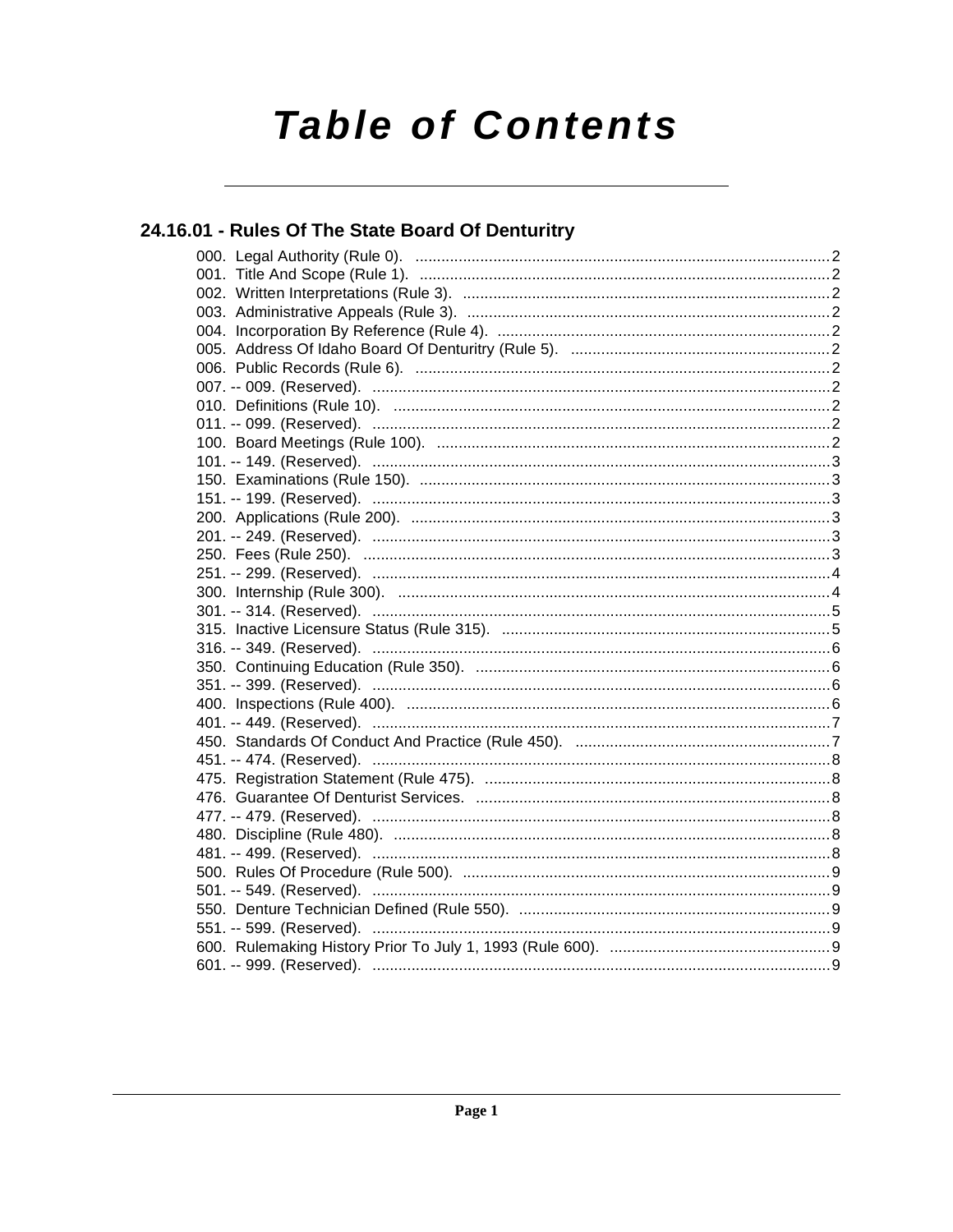#### **IDAPA 24 TITLE 16 CHAPTER 01**

### **24.16.01 - RULES OF THE STATE BOARD OF DENTURITRY**

#### <span id="page-1-1"></span><span id="page-1-0"></span>**000. LEGAL AUTHORITY (RULE 0).**

In accordance with Section 54-3309, Idaho Code, the State Board of Denturitry shall promulgate rules which implement the provisions of Chapter 33, Title 54, Idaho Code. (7-1-93)

#### <span id="page-1-2"></span>**001. TITLE AND SCOPE (RULE 1).**

These rules shall be cited as IDAPA 24.16.01, "Rules of the State Board of Denturitry". (7-1-93)

#### <span id="page-1-3"></span>**002. WRITTEN INTERPRETATIONS (RULE 3).**

The board may have written statements that pertain to the interpretation of the rules of this chapter. Such interpretations, if any, are available for public inspection and copying at cost in the main office of the Bureau of Occupational Licenses. (4-2-03) Occupational Licenses.

#### <span id="page-1-4"></span>**003. ADMINISTRATIVE APPEALS (RULE 3).**

Administrative Appeals shall be governed by the Administrative Procedure Act, Title 67, Chapter 52, Idaho Code.  $(4-2-03)$ 

### <span id="page-1-5"></span>**004. INCORPORATION BY REFERENCE (RULE 4).**

These rules do not incorporate by reference any document other than those sections of Idaho Code so referenced.  $(4-2-03)$ 

#### <span id="page-1-6"></span>**005. ADDRESS OF IDAHO BOARD OF DENTURITRY (RULE 5).**

The office of the Board of Denturitry is located within the Bureau of Occupational Licenses, Owyhee Plaza, 1109 Main Street, Suite 220, Boise, Idaho 83702-5642. The phone number of the Board is (208) 334-3233. The Board's FAX number is (208) 334-3945. The Board's e-mail address is ibol@ibol.state.id.us. The Board's official web site is at www2.state.id.us/ibol/den. (4-2-03)

#### <span id="page-1-7"></span>**006. PUBLIC RECORDS (RULE 6).**

The records associated with the Board of Denturitry are subject to the provisions of the Idaho Public Records Act, Title 9, Chapter 3, Idaho Code. (4-2-03) Title 9, Chapter 3, Idaho Code.

#### <span id="page-1-8"></span>**007. -- 009. (RESERVED).**

#### <span id="page-1-9"></span>**010. DEFINITIONS (RULE 10).**

<span id="page-1-15"></span><span id="page-1-14"></span><span id="page-1-13"></span>**01. Board**. The State Board of Denturitry, as prescribed in Section 54-3303(a), Idaho Code. (7-1-93)

**02. Denturist Services**. For purposes of the unconditional ninety (90) day guarantee prescribed in Section 54-3320(c), Idaho Code, denturist services include any and all prosthetic dental appliances and materials and/ or services related to the furnishing or supplying of such a denture, including prepatory work, construction, fitting, furnishing, supplying, altering, repairing or reproducing any prosthetic dental appliance or device. (7-1-97)

**03.** Bureau. The Bureau of Occupational Licenses as prescribed in Sections 54-3309 and 67-2602, Idaho Code. (4-2-03) Idaho Code. (4-2-03)

#### <span id="page-1-10"></span>**011. -- 099. (RESERVED).**

#### <span id="page-1-12"></span><span id="page-1-11"></span>**100. BOARD MEETINGS (RULE 100).**

**01. Dates**. The board shall meet regularly in April and November of each year and at such other times e determined by the board.  $(4-2-03)$ as may be determined by the board.

**02. Place**. Meetings shall be held at the Bureau of Occupational Licenses. (7-1-93)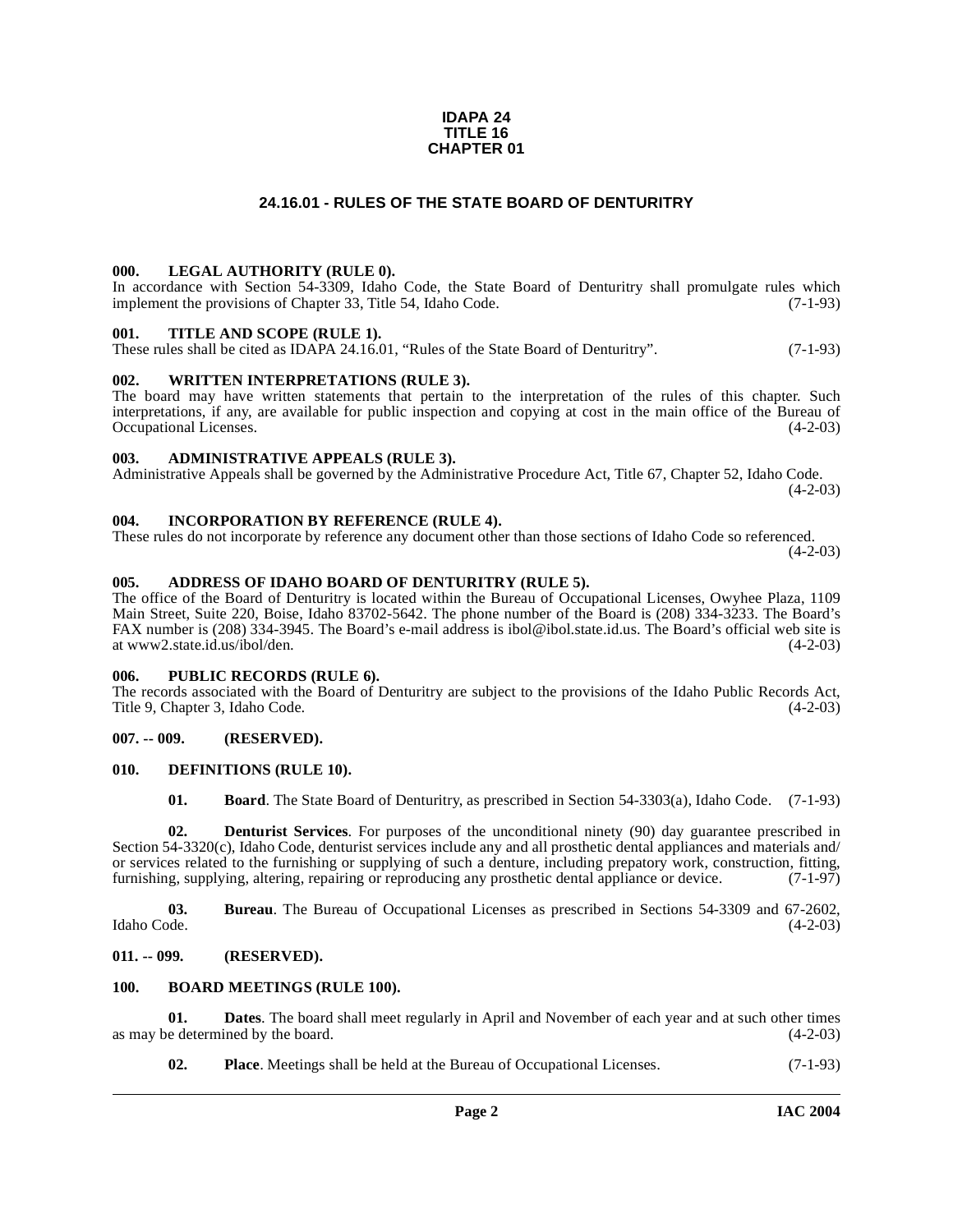**03. Dates And Places**. Dates and places may be changed through notification by the board at least ten (10) days prior to the regular meeting date or the date established for a meeting whichever is earlier. (7-1-93)

#### <span id="page-2-9"></span><span id="page-2-0"></span>**101. -- 149. (RESERVED).**

#### <span id="page-2-1"></span>**150. EXAMINATIONS (RULE 150).**

**01. Date Of Licensure Examination**. The licensure examination will be held at least semi-annually in June and January and at such other times as may be determined by the Board. (4-2-03)

**02. Place**. All examinations will be administered at the time and place as designated by the board. (3-10-00)

**03. Content**. Examinations shall include both a written theory examination and a practical ration of skills. (4-2-03) demonstration of skills.

**04.** Grading. An applicant must obtain a score of seventy-five percent (75%) or better on each part of the examination in order to pass the examination. (4-2-03)

#### **05. Re-examination**. (4-2-03)

**a.** Applicants who fail either part or all of the examination shall be required to make application and pay the required fees prior to being eligible to retake the failed part of the examination. (4-2-03)

**b.** Applicants failing either part or all of the examination on the first attempt will not be required to complete any additional instruction prior to being eligible to make application and retake the examination. (4-2-03)

**c.** Applicants failing either part or all of the examination on a second attempt and all subsequent attempts shall not be eligible to make application and retake the examination within one (1) year of the date of the examination failure.

#### <span id="page-2-2"></span>**151. -- 199. (RESERVED).**

#### <span id="page-2-8"></span><span id="page-2-3"></span>**200. APPLICATIONS (RULE 200).**

<span id="page-2-6"></span>**01. Application Filing Date**. Licensure applications must be received in the Bureau of Occupational Licenses ninety (90) days prior to the scheduled examinations. Applications received after that date will be held over for the board's next scheduled examination. (3-10-00)

<span id="page-2-7"></span>**02. Application Form For Licensure**. Applications for licensure shall be made on forms approved by the board and furnished by the Bureau of Occupational Licenses and shall include all other documents necessary to establish the applicant meets the requirements for licensure except examination and is eligible to take the licensure examination. (7-1-93)

**03. Application Must Be Complete**. All applications must be complete in every respect and accompanied by the appropriate fees before being considered received by the Bureau of Occupational Licenses.

 $(7-1-93)$ 

# <span id="page-2-4"></span>**201. -- 249. (RESERVED).**

<span id="page-2-11"></span><span id="page-2-10"></span><span id="page-2-5"></span>

| 250. |     | FEES (RULE 250).<br>The following fees are established by the board:     | $(7-1-93)$ |
|------|-----|--------------------------------------------------------------------------|------------|
|      | 01. | License Application And Exam And Re-Examination Fee.                     | $(4-2-03)$ |
|      | а.  | License application and examination fee - three hundred dollars (\$300). | $(7-1-93)$ |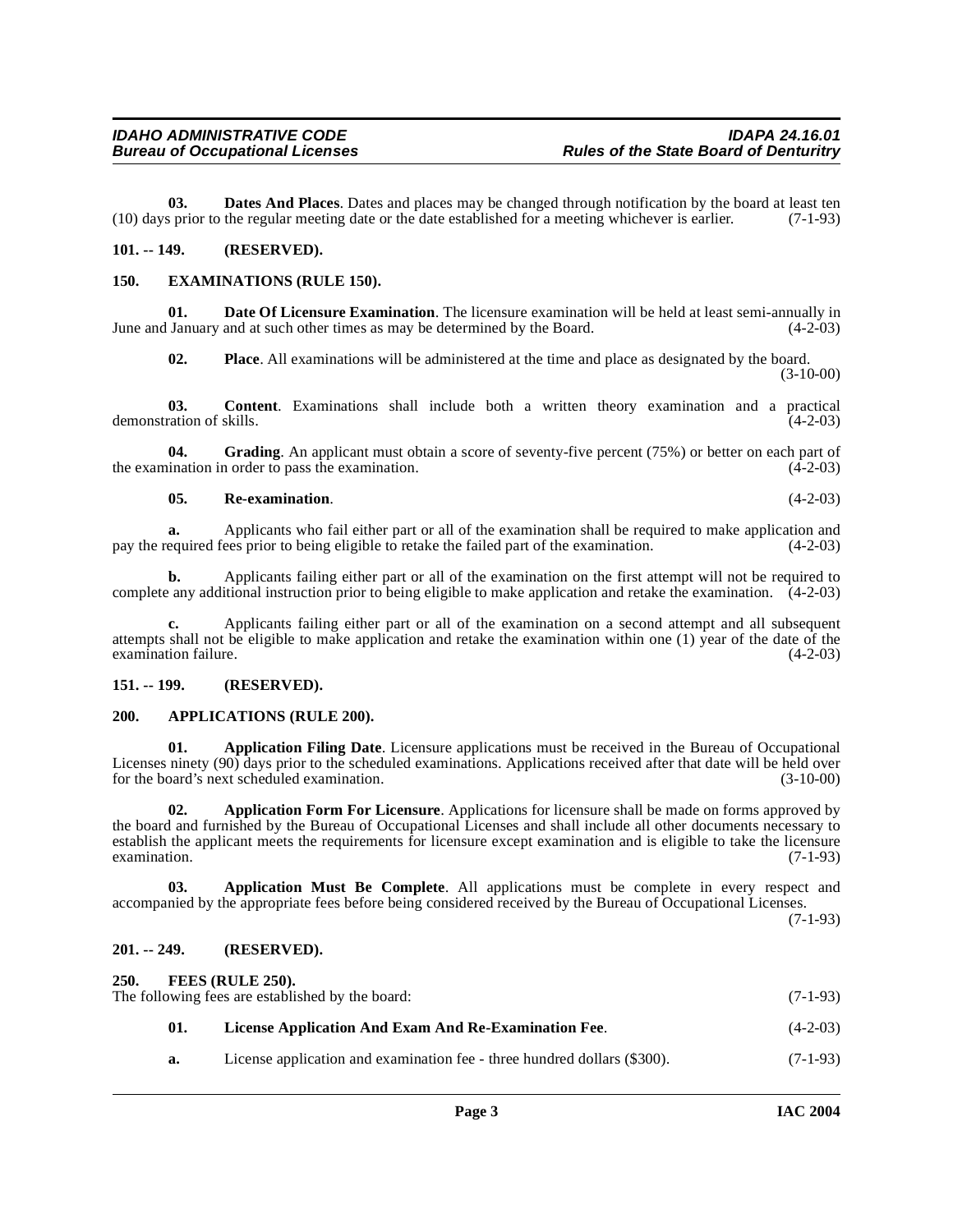<span id="page-3-8"></span><span id="page-3-7"></span><span id="page-3-5"></span><span id="page-3-4"></span><span id="page-3-3"></span><span id="page-3-2"></span><span id="page-3-1"></span><span id="page-3-0"></span>

|              | b.   | License application and re-examination fee - three hundred dollars (\$300).                                                                                                                                                                                                | $(4-2-03)$  |
|--------------|------|----------------------------------------------------------------------------------------------------------------------------------------------------------------------------------------------------------------------------------------------------------------------------|-------------|
| $(\$300).$   | 02.  | Intern Application And Permit Fee. Intern application and permit fee - three hundred dollars                                                                                                                                                                               | $(7-1-93)$  |
|              | 03.  | Initial License Fee. Initial license fee - three hundred dollars (\$300).                                                                                                                                                                                                  | $(7-1-93)$  |
|              | 04.  | <b>Annual Renewal Fee.</b> Annual renewal fee - three hundred dollars (\$300). The annual renewal fee<br>must be accompanied with certification of the applicant having met the required continued education set forth in<br>Section 54-3313, Idaho Code, and Section 350. | $(8-24-94)$ |
|              | 05.  | <b>Inactive License Fee.</b> The fee for a renewal of an inactive license shall be fifty dollars (\$50).                                                                                                                                                                   | $(3-10-00)$ |
| 251. -- 299. |      | (RESERVED).                                                                                                                                                                                                                                                                |             |
| 300.         |      | <b>INTERNSHIP (RULE 300).</b>                                                                                                                                                                                                                                              |             |
|              | 01.  | <b>Requirements And Conditions For Internship.</b>                                                                                                                                                                                                                         | $(3-10-00)$ |
|              | a.   | To be eligible for internship the applicant must have completed:                                                                                                                                                                                                           | $(3-10-00)$ |
|              | i.   | The educational requirements set forth in Section 54-3310(b), Idaho Code; or                                                                                                                                                                                               | $(3-10-00)$ |
| application. | ii.  | Have denturitry experience of three (3) years within the five (5) years immediately preceding                                                                                                                                                                              | $(3-10-00)$ |
|              | b.   | Where an internship is established based on experience, the internship is valid only while the intern<br>is actively pursuing completion of Idaho licensure requirements.                                                                                                  | $(3-10-00)$ |
|              | c.   | Application shall be made on forms provided by the Bureau of Occupational Licenses and shall:                                                                                                                                                                              | $(3-10-00)$ |
|              | i.   | Document the location of practice;                                                                                                                                                                                                                                         | $(3-10-00)$ |
|              | ii.  | Include the name and address of the supervising denturist or dentist;                                                                                                                                                                                                      | $(3-10-00)$ |
|              | iii. | Include a sworn or affirmed statement by the supervising denturist or dentist;                                                                                                                                                                                             | $(3-10-00)$ |
|              | iv.  | Include a sworn or affirmed statement by the supervisor accepting supervision of the intern;                                                                                                                                                                               | $(3-10-00)$ |
|              | v.   | Include a sworn statement by applicant that he is knowledgeable of law and rules and will abide by<br>all requirements of such law and rules; and                                                                                                                          | $(3-10-00)$ |
|              | Vİ.  | Include such other information necessary to establish applicant's qualifications for licensure as a<br>denturist and establish compliance with pre-intern requirements.                                                                                                    | $(3-10-00)$ |
|              | 02.  | <b>Internship Equivalency.</b> A person shall be considered to have the equivalent of two (2) years<br>internship under a licensed denturist who has met and verifies one (1) of the following within the five (5) years<br>immediately preceding application:             | $(3-10-00)$ |
|              | a.   | Two (2) years internship as a denture lab technician under a licensed dentist; or                                                                                                                                                                                          | $(3-10-00)$ |
|              |      |                                                                                                                                                                                                                                                                            |             |

<span id="page-3-6"></span>**b.** Two (2) years in the military as a denture lab technician; or (3-10-00)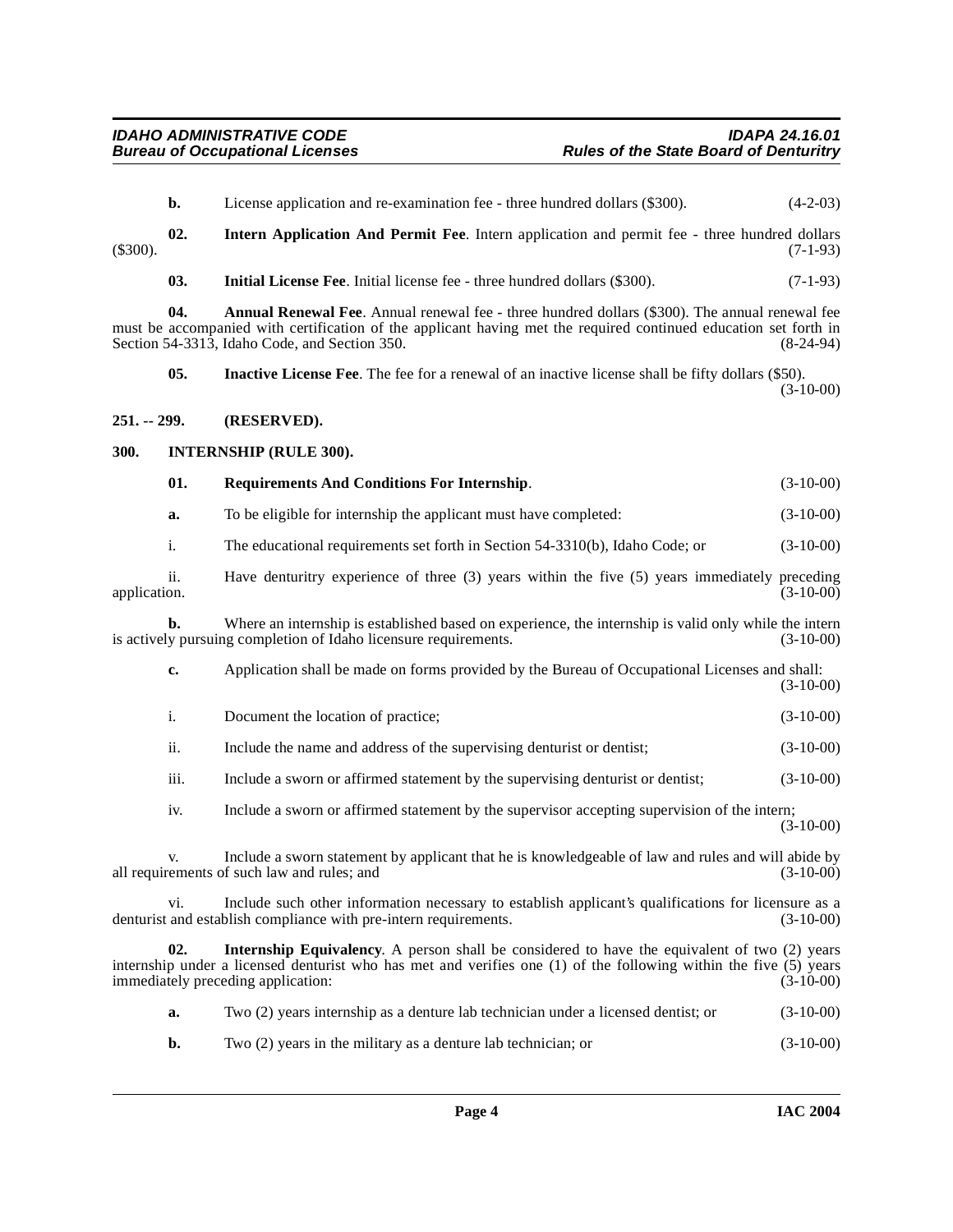<span id="page-4-7"></span><span id="page-4-4"></span>**c.** Three (3) years experience as a denturist under licensure in another state or Canada. (3-10-00)

**03. Internship Not To Exceed One Year**. Internship not to exceed one (1) year acquired through a formal training program in an acceptable school will be accepted toward the two (2) year required internship for  $l$  licensure.  $(7-1-93)$ 

**04. Training Requirements**. Each year of required internship shall consist of two thousand (2,000) urs of training and performance of the following minimum procedures for licensure. (7-1-93) clock hours of training and performance of the following minimum procedures for licensure.

**a.** Procedures shall include all steps required in constructing a finished denture but not limited to the following: (7-1-93) following: (7-1-93)

| ii.  | Operatory sanitation - thirty-six (36) minimum.                                                    | $(7-1-93)$ |
|------|----------------------------------------------------------------------------------------------------|------------|
| iii. | Oral examination - thirty-six (36) minimum.                                                        | $(7-1-93)$ |
| iv.  | Impressions, preliminary and final (pour models, custom trays) - thirty-six (36) minimum. (7-1-93) |            |
| V.   | Bite registrations - twelve (12) minimum.                                                          | $(7-1-93)$ |

i. Patient charting - thirty-six (36) minimum. (7-1-93)

vi. Articulations - twelve (12) minimum. (7-1-93)

- vii. Set ups twelve  $(12)$  minimum. (7-1-93)
- viii. Try ins twelve  $(12)$  minimum. (7-1-93)
- ix. Processing (wax up, flask-boil out, packing, grind-polish) thirty-six (36) minimum. (7-1-93)
- x. Delivery-post adjustment thirty-six (36) minimum. (7-1-93)
- **b.** Processed relines (one (1) plate = one (1) unit) twenty-four (24) units.  $(7-1-93)$
- **c.** Tooth repairs forty-eight (48) minimum. (7-1-93)

# <span id="page-4-5"></span>**d.** Broken or fractured plates or partials - forty-eight (48) minimum. (7-1-93)

**05. Reporting Requirements**. Interns must file reports, attested to by the supervisor, with the board on forms provided by the Bureau of Occupational Licenses on a monthly basis and recapped at termination or completion of the training.

<span id="page-4-2"></span>**06. Denture Clinic Requirements**. Denture clinic requirements for approved internship training:

(7-1-93)

**a.** There shall be not more than one (1) internee per licensed denturist or dentist who is practicing at  $\text{c}$  on a full time basis. (7-1-93) the clinic on a full time basis.

**b.** There shall be a separate work station in the laboratory area for each intern with standard equipment, i.e. lathe, torch and storage space. The intern shall provide necessary hand tools to perform the duties of the denture profession. Use of the operatory facilities and other equipment will be shared with the intern. (7-1-93)

# <span id="page-4-0"></span>**301. -- 314. (RESERVED).**

# <span id="page-4-1"></span>**315. INACTIVE LICENSURE STATUS (RULE 315).**

<span id="page-4-6"></span><span id="page-4-3"></span>**01. Request License Be Placed On Inactive Status**. A denturitry licensee may request the board that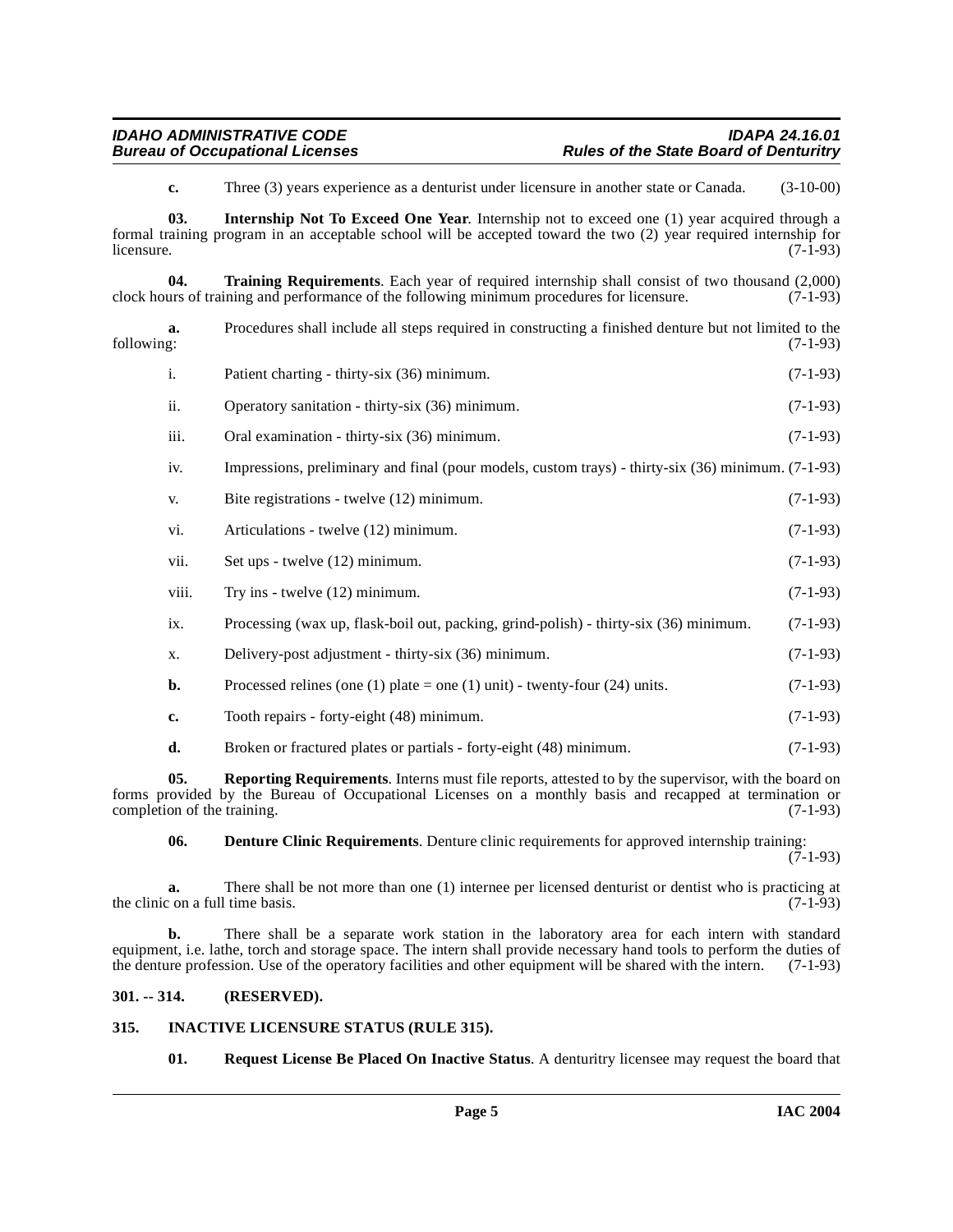his license be placed upon inactive status. (3-10-00)

<span id="page-5-7"></span>**02. License Fee For Inactive Status**. A licensee shall be required to submit an annual renewal fee of fifty dollars (\$50) in order to remain on inactive status. (3-10-00)

<span id="page-5-13"></span>**03.** While On Inactive Status. A licensee on inactive status shall not provide or perform denturist as defined in these rules. (3-10-00) services as defined in these rules.

<span id="page-5-9"></span>**04. Reactivating Inactive License**. A licensee on inactive status may reactivate his license to active status by paying the renewal fee for an active license and providing proof they have completed and obtained such continuing education as required by board rule of not less than twelve (12) hours for each year of inactive licensure. (3-10-00)

<span id="page-5-8"></span>**05. License Inactive Over Five Years**. No license may remain on inactive status for more than five (5)  $years.$  (3-10-00)

#### <span id="page-5-0"></span>**316. -- 349. (RESERVED).**

#### <span id="page-5-4"></span><span id="page-5-1"></span>**350. CONTINUING EDUCATION (RULE 350).**

The board may accredit education programs for purposes of continuing education where the subject matter of the program is determined to be pertinent to the practice of denturity. (7-1-93) program is determined to be pertinent to the practice of denturitry.

**01. Subjects**. Subjects deemed pertinent to the practice of denturitry are those set forth in Section 54-<br>Idaho Code and may also include ethics courses. (7-1-93)  $3311(b)$ , Idaho Code and may also include ethics courses.

<span id="page-5-10"></span>**02. Request For Approval**. Requests for approval of continuing education programs must be made to the board, in writing, and provide an outline of the program which the board is being asked to approve. The request must also address the matters set forth in Subsection 350.05 below. Requests may accompany the annual renewal form or may be made to the board in advance of the program for which approval is sought as indicated in Subsection 350.03, below. (7-1-93) 350.03, below.

<span id="page-5-12"></span>**03. Requests For Pre-Approval**. Requests for pre-approval of continuing education programs must be made to the board, in writing, and provide an outline of the program which the board is being asked to approve. Requests for pre-approval must also address the matters set forth in Subsection 350.05 below. (7-1-93)

**a.** Requests for pre-approval must be received by the Bureau of Occupational Licenses no less than 1) working days prior to the date of the program. (7-1-93) eleven  $(11)$  working days prior to the date of the program.

**b.** Requests for pre-approval which are not denied within ten (10) working days from receipt by the vill be deemed approved. (7-1-93) Bureau will be deemed approved.

**c.** Only those continuing education programs sponsored by recognized educational institutions (such as accredited colleges or universities), state or national denturist boards or associations, will be eligible for preapproval consideration by the board. All other programs will be considered at the time of renewal. (7-1-93)

<span id="page-5-5"></span>**04. Credit For Continuing Education Attendance**. Continuing education credit will be given only for actual time in attendance by the licensee. No credit will be given for non-instructive time. Correspondence or Home Study courses shall not be eligible for continuing education credits. (3-10-00)

<span id="page-5-11"></span>**05. Requests For Approval Of Programs**. All requests for approval or pre-approval of educational programs must be accompanied by a statement that includes the name of the instructor or instructors, the date and time and location of the course, the specific agenda for the course, and a statement by the licensee of how the course is believed to be pertinent to the practice of denturitry as specified in Section 54-3311(b), Idaho Code. (7-1-93)

# <span id="page-5-2"></span>**351. -- 399. (RESERVED).**

# <span id="page-5-6"></span><span id="page-5-3"></span>**400. INSPECTIONS (RULE 400).**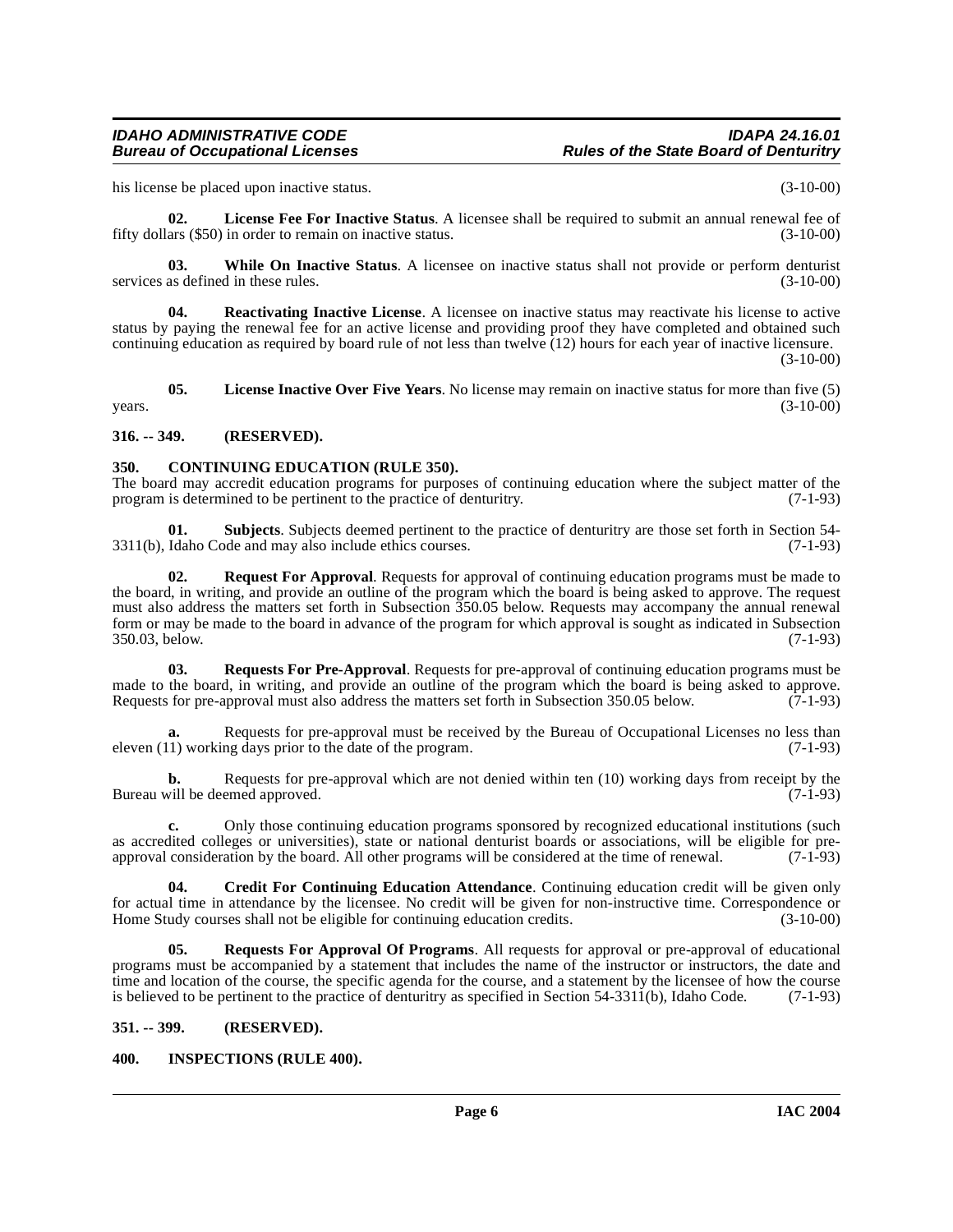<span id="page-6-6"></span>**01. Who May Examine Or Inspect**. The board or its agents may examine and inspect the place of business of any denturist at anytime during business hours or upon at least seventy-two (72) hours notice made by U.S. mail to the address of record of the denturist when the board or its agents are unable to establish the regular business hours. (7-1-93)

<span id="page-6-3"></span>**02. Reason For Inspection**. Inspections are made to insure compliance with the Standards of Conduct and practice set forth in Section 450. Deficiencies are a violation of Section 450 and actionable against the denturist under Section 54-3314(c), Idaho Code. (7-1-93)

#### <span id="page-6-0"></span>**401. -- 449. (RESERVED).**

#### <span id="page-6-1"></span>**450. STANDARDS OF CONDUCT AND PRACTICE (RULE 450).**

<span id="page-6-5"></span><span id="page-6-4"></span>

| 01. | <b>Sanitation.</b> | $(7-1-93)$ |
|-----|--------------------|------------|
|     |                    |            |

**a.** There shall be three (3) separate rooms; a reception room, and operatory room and a laboratory.  $(7-1-93)$ 

**b.** The operatory room shall have hot and cold running water, basin with approved disposal system; disinfectant soap; single-use towels, a cuspidor with running water and a closed waste receptacle. (8-24-94)

|         |  | The laboratory room shall have hot and cold running water, and basin with approved disposal |  |  |  |  |  |  |             |
|---------|--|---------------------------------------------------------------------------------------------|--|--|--|--|--|--|-------------|
| system. |  |                                                                                             |  |  |  |  |  |  | $(8-24-94)$ |

- **d.** There shall be a method of sterilization and disinfection evident and in use to insure the protection of the public. (8-24-94) of the public.  $(8-24-94)$ 
	- **e.** All floors, walls, ceiling and benches shall be kept in a sanitary condition at all times. (8-24-94)
	- **f.** Every patient shall have a separate and clean bib and a disposable cup.  $(7-1-93)$
	- **g.** Every denturist shall wear a clean and professional garment. (7-1-93)

**h.** The hands of every denturist shall be washed in the presence of every patient with germicidal or c soap and water. Every denturist shall wear disposable gloves. (8-24-94) antiseptic soap and water. Every denturist shall wear disposable gloves.

**i.** Adequate and conveniently located toilet facilities with hot and cold running water, basin with disposal system, soap and single use towels will be provided within the building. (8-24-94) approved disposal system, soap and single use towels will be provided within the building.

**j.** All denturist offices shall be open to inspection anytime during the business hours to inspection by the board or its agents.  $(7-1-93)$ 

<span id="page-6-2"></span>

| All telephones must have emergency phone numbers placed on the telephone. | $(7-1-93)$ |
|---------------------------------------------------------------------------|------------|
| <b>Office Standards.</b>                                                  | $(7-1-93)$ |

| work. | Denturists shall take care to use proper sterilization and sanitation techniques in all phases of their<br>$(7-1-93)$ |
|-------|-----------------------------------------------------------------------------------------------------------------------|
|       |                                                                                                                       |

- **b.** A complete record of each patient shall be kept. (7-1-93) **c.** All teeth and materials used shall meet ADA standards. (7-1-93)
- **03. General Conditions**. (7-1-93)
- **a.** Conditions deemed by investigators to be a menace to the public health will be brought to the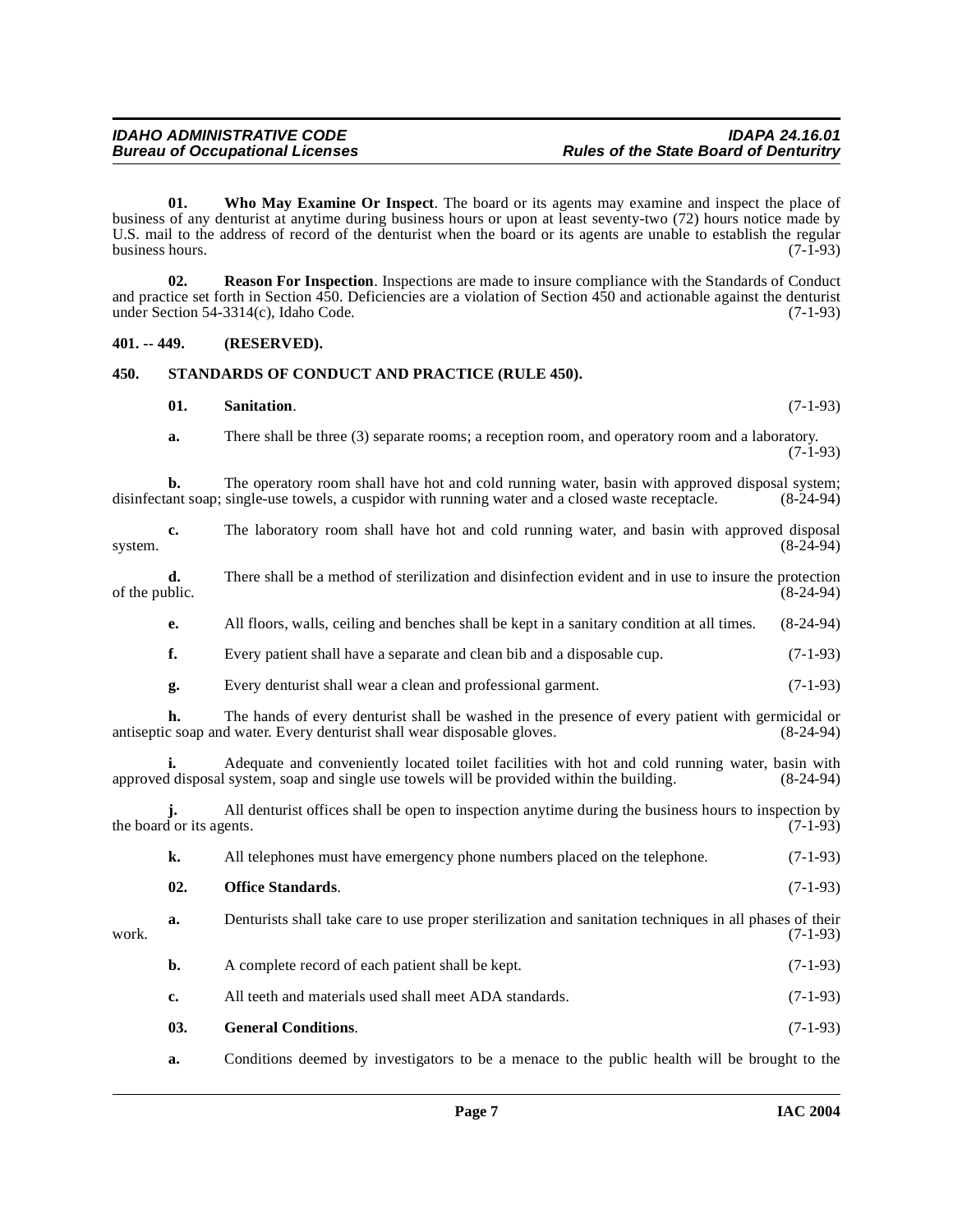attention of the board for consideration and immediate action. (7-1-93)

**b.** These Standards of Conduct and Practice shall be conspicuously posted in every licensed denturist's place of business. (7-1-93)

### <span id="page-7-0"></span>**451. -- 474. (RESERVED).**

#### <span id="page-7-17"></span><span id="page-7-1"></span>**475. REGISTRATION STATEMENT (RULE 475).**

To enable the board to examine or inspect the place of business of any licensed denturist as referred to in Section 54-  $3314(5)$ (b), Idaho Code, the filing of an annual statement shall be required of all licensed denturists. (7-1-97)

**01. Statement**. Shall list the name and principal place of business of the denturist who is responsible ractice of denturitry at that location. (7-1-97) for the practice of denturitry at that location.

<span id="page-7-16"></span>**02. Other Business Locations**. Any other business locations maintained by the principal denturist and rists employed at the business. (7-1-97) all denturists employed at the business.

<span id="page-7-9"></span>**03. Date Of Filing**. Shall be filed with the board no later than August 15th of each year or within ten (10) days of any change in either location, identity of principal denturist or denturist employees. (7-1-97)

<span id="page-7-11"></span>**04. Failure To Timely File**. Failure to timely file or update this statement will constitute grounds for e pursuant to Section 54-3314(a). Idaho Code. discipline pursuant to Section  $54-3314(a)$ , Idaho Code.

#### <span id="page-7-12"></span><span id="page-7-2"></span>**476. GUARANTEE OF DENTURIST SERVICES.**

As prescribed in Section 54-3320(c), Idaho Code, unconditional guarantee of denturist services will require that the licensee refund, in full, any monies received in connection with the providing of denturist services, if demanded by the purchaser within ninety (90) days of delivery of the dentures, or the providing of services for which a fee is charged.  $(7-1-97)$ 

<span id="page-7-14"></span>**01. Ninety Day Period**. The ninety (90) day period shall be tolled for any period in which the denturist n possession or control of the dentures after original delivery. (7-1-97) has taken possession or control of the dentures after original delivery.

<span id="page-7-18"></span>**Written Contract**. By written contract signed by the purchaser, the denturist may specify the amount of the purchase price of the dentures, if any, that is nonrefundable should the consumer choose to cancel the purchase within the guarantee period. (7-1-97)

**Nonrefundable Amount**. Under no circumstances shall the nonrefundable amount exceed twenty-<br>of the total purchase price of the dentures. (7-1-97) five percent  $(25\%)$  of the total purchase price of the dentures.

<span id="page-7-15"></span><span id="page-7-13"></span><span id="page-7-6"></span>**04.** Limitation. There is no limitation on the consumer's right to cancel. (7-1-97)

**05. Cancellation Of Agreement**. If the licensee elects to cancel the agreement or refuses to provide adjustments or other appropriate services to the consumer, the consumer will be entitled to a complete refund.

(7-1-97)

# <span id="page-7-3"></span>**477. -- 479. (RESERVED).**

#### <span id="page-7-10"></span><span id="page-7-4"></span>**480. DISCIPLINE (RULE 480).**

<span id="page-7-7"></span>**01.** Civil Fine. The Board may impose a civil fine not to exceed one thousand dollars (\$1,000) upon a denturist for each violation of Section 54-3314(a). Idaho Code. (3-18-99) licensed denturist for each violation of Section  $54-3314(a)$ , Idaho Code.

<span id="page-7-8"></span>**02. Costs And Fees**. The Board may order a licensed denturist to pay the costs and fees incurred by the Board in the investigation or prosecution of the licensee for violation of Section 54-3314(a), Idaho Code. (3-18-99)

#### <span id="page-7-5"></span>**481. -- 499. (RESERVED).**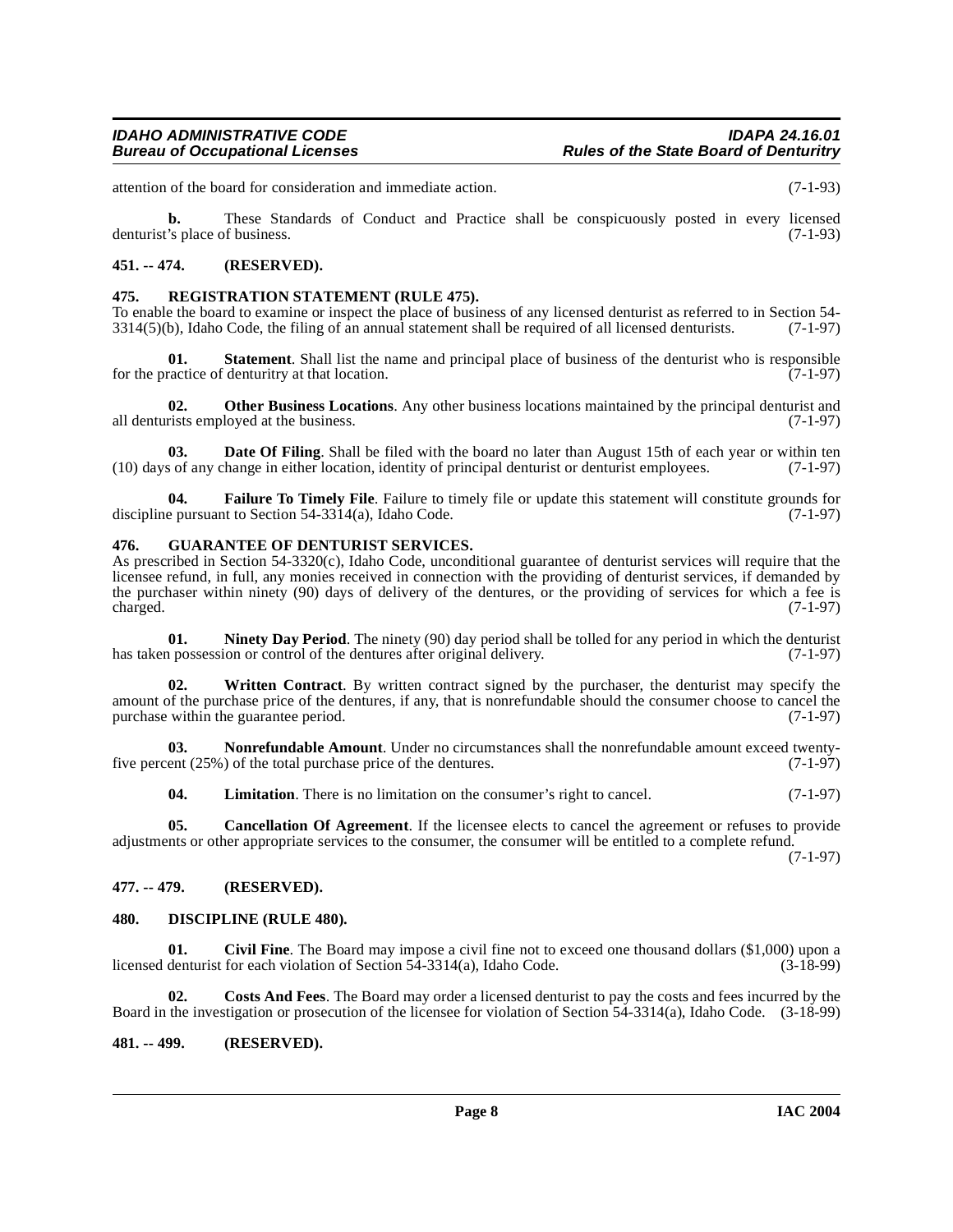# <span id="page-8-7"></span><span id="page-8-0"></span>**500. RULES OF PROCEDURE (RULE 500).**

The rules of procedure adopted by the Bureau of Occupational Licenses are the rules of procedure of the Board of Denturity. (7-1-93) Denturitry. (7-1-93)

# <span id="page-8-1"></span>**501. -- 549. (RESERVED).**

# <span id="page-8-6"></span><span id="page-8-2"></span>**550. DENTURE TECHNICIAN DEFINED (RULE 550).**

A denture technician is a person who is limited to making, constructing, altering, reproducing or repairing of a full upper or lower removable prosthetic denture, the repairing of a removable partial upper or lower prosthetic denture but is not allowed to make an impression or come in direct contact with a patient. (3-10-00)

#### <span id="page-8-3"></span>**551. -- 599. (RESERVED).**

#### <span id="page-8-4"></span>**600. RULEMAKING HISTORY PRIOR TO JULY 1, 1993 (RULE 600).**

Adopted July 20, 1984, Effective August 10, 1984, Amended and Readopted June 10, 1988, Effective July 1, 1988 Amended and Readopted July 13, 1992, Effective August 3, 1992 (7-1-93)

#### <span id="page-8-5"></span>**601. -- 999. (RESERVED).**